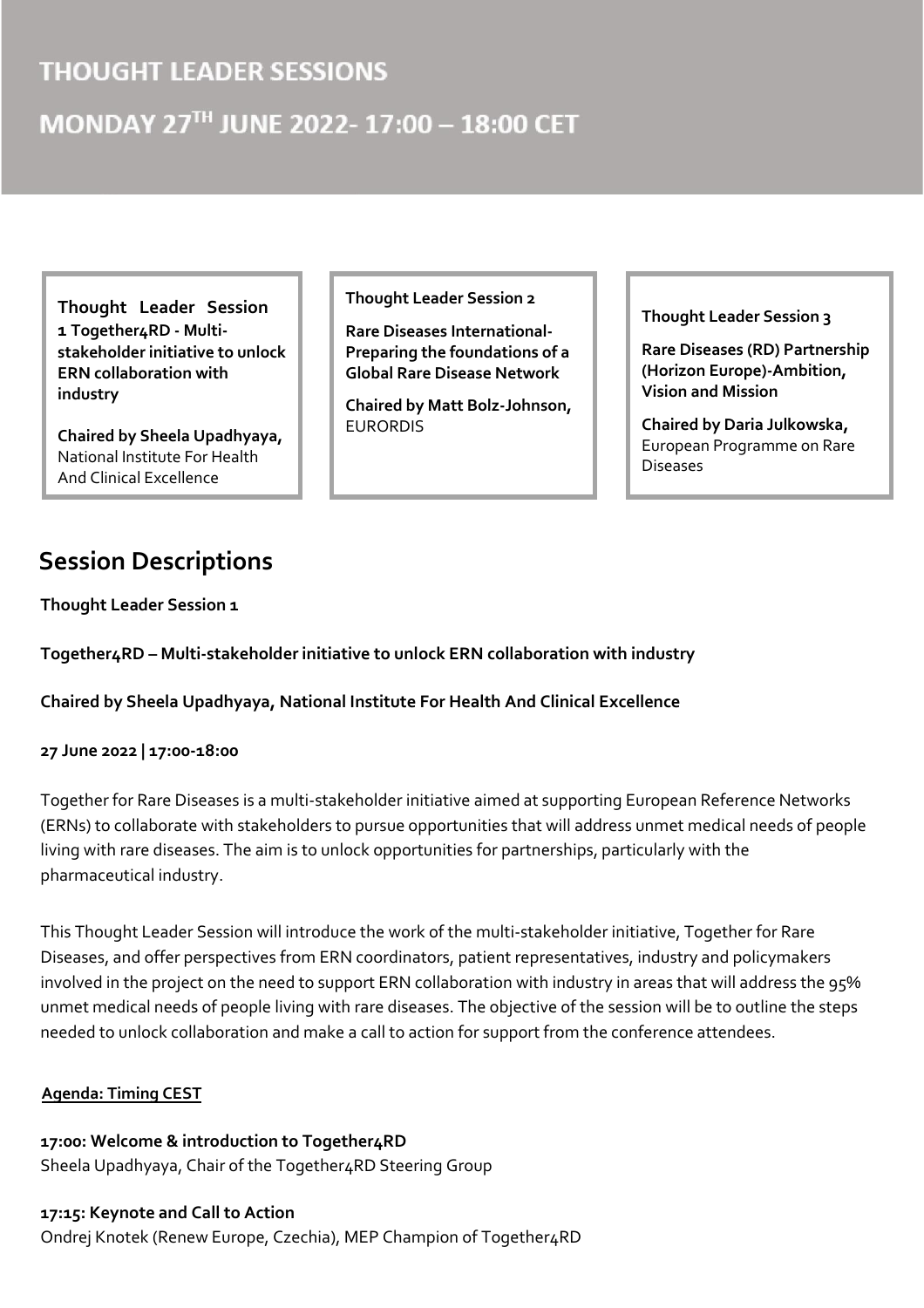**17:20: Panel discussion: Unlocking ERN collaboration with the pharmaceutical industry to accelerate research for the 95% unmet medical need in rare diseases**  Andrzej Rys, DG SANTE, European Commission Hélène Dollfus, Chair, ERN-EYE Coordinator Roseline Favresse, Research Policy & Initiatives Director, EURORDIS Toon Digneffe, Head Public Affairs & Public Policy - Europe & Canada at Takeda; Member of EUCOPE Executive Board

Discussion moderated by Sheela Upadhyaya, Chair of the Together4RD Steering Group

**17:50: Opportunity for audience Q&A** 

Closing remarks and next steps

**18:00: Close** 

**Thought Leader Session 2**

**RDI – Preparing the foundations of a Global Rare Disease Network** 

**Chaired by Matt Bolz Johnson, EURORDIS** 

#### **27 June 2022 | 17:00-18:00**

Rare Diseases International is collaborating with the World Health Organization to develop a global 'network of networks' that will connect existing collaborations of expert centres and patient organisations. The Global Network for Rare Diseases will support the implementation of Universal Health Coverage, targeting vulnerable and marginalised populations and progressively providing coverage, improving patient access to and coordination of high quality healthcare.

An international Panel of Experts was established in 2019, with leaders from over 100 countries, to codefine healthcare needs, co-design the Network model, and co-create an operational framework for a pilot Global Network for Rare Diseases. Existing clinical networks in rare diseases are leading the development of new models of care for rare diseases. In the EU, the European Reference Networks (ERN) have demonstrated proof of concept for "networked care" that facilitate sharing of experience across the network. National networks have been established in China, France, Japan and now in the USA. Rare Disease "lighthouse" centres that are connected under an existing collaboration or networks will be the flagships for this model of global networked care, and when scaled up and connected under a global network, will create a mature global eco-system to speed up timely diagnosis, generate knowledge, to strengthen health systems locally.